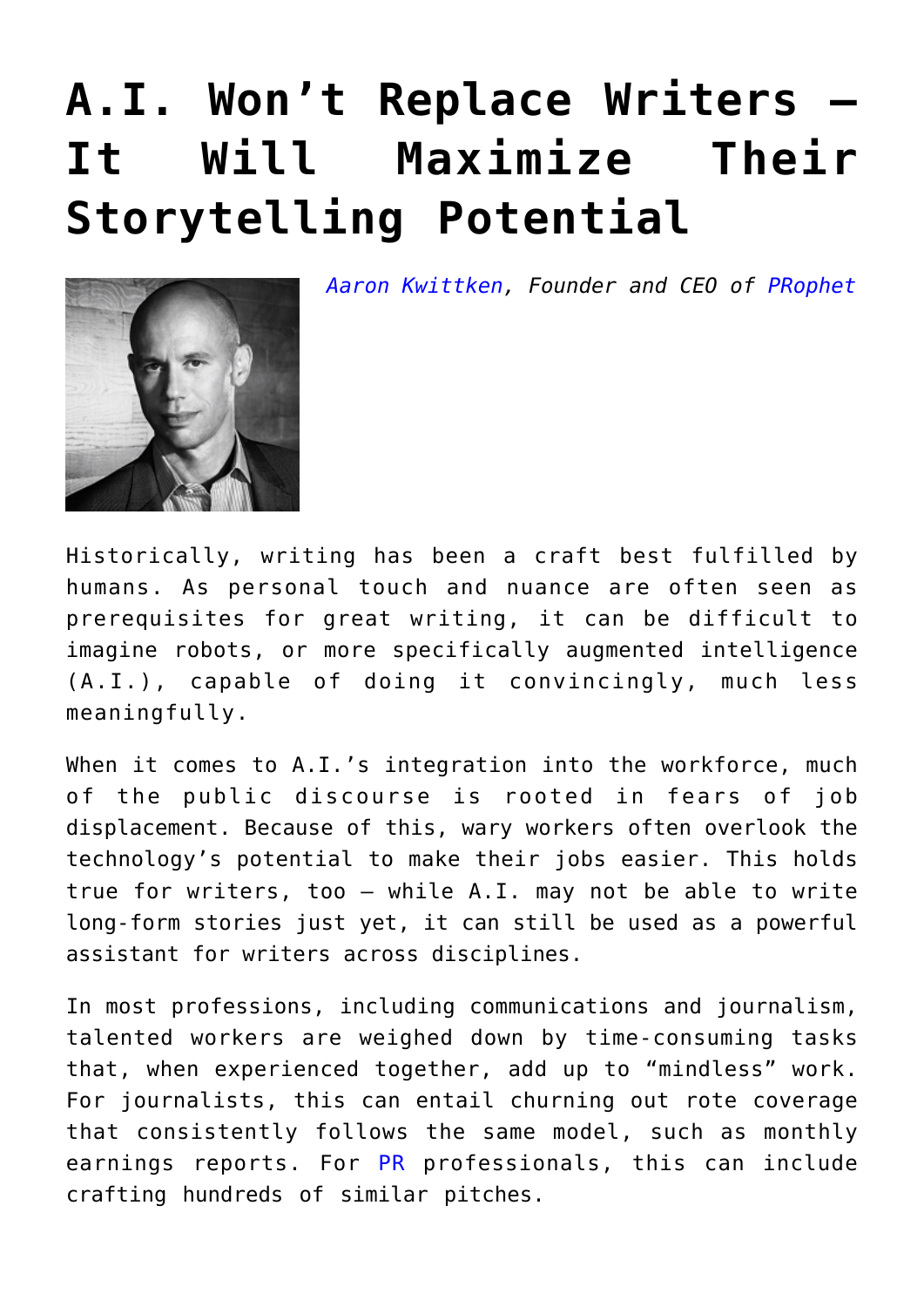A.I. tools have the power to simplify these tasks by writing simple stories and streamlining menial tasks, allowing professionals to seamlessly develop content and take on more complex, higher-value tasks. In the field of PR, A.I. can analyze past reporter behavior to determine what



specific outlets and reporters are likely to find a story interesting. A.I. can even predict a pitch's potential to land. Before this kind of technology, PR professionals had to assess whether a reporter would write a story by relying on a combination of professional experience, instinct and laborintensive research – all without performance-based data. Technology can also serve as an important resource for crisis and issues mitigation, as it can forecast how likely reporters are to engage with sensitive news, as well.

When drafting a longer-form story, A.I. can help jumpstart the writing process – freeing up time for tasks best suited for humans, such as storytelling. Something A.I. doesn't yet have is a sense of narrative – the latent meaning beyond the data that resonates with an audience. With A.I. in the picture, the value of the human skills becomes more valuable, much in the same way that mass-produced cars have made handcrafted luxury cars more valuable. Thus, handcrafted, skilled writing will become increasingly more valuable, granting the writers who possess it the recognition they deserve.

**[PRophet](https://www.prprophet.ai/)** is the first-ever A.I.-driven platform, built by and for PR professionals, to use a proprietary combination of natural language processing and machine learning to predict media interest and story sentiment before you ever send a pitch.